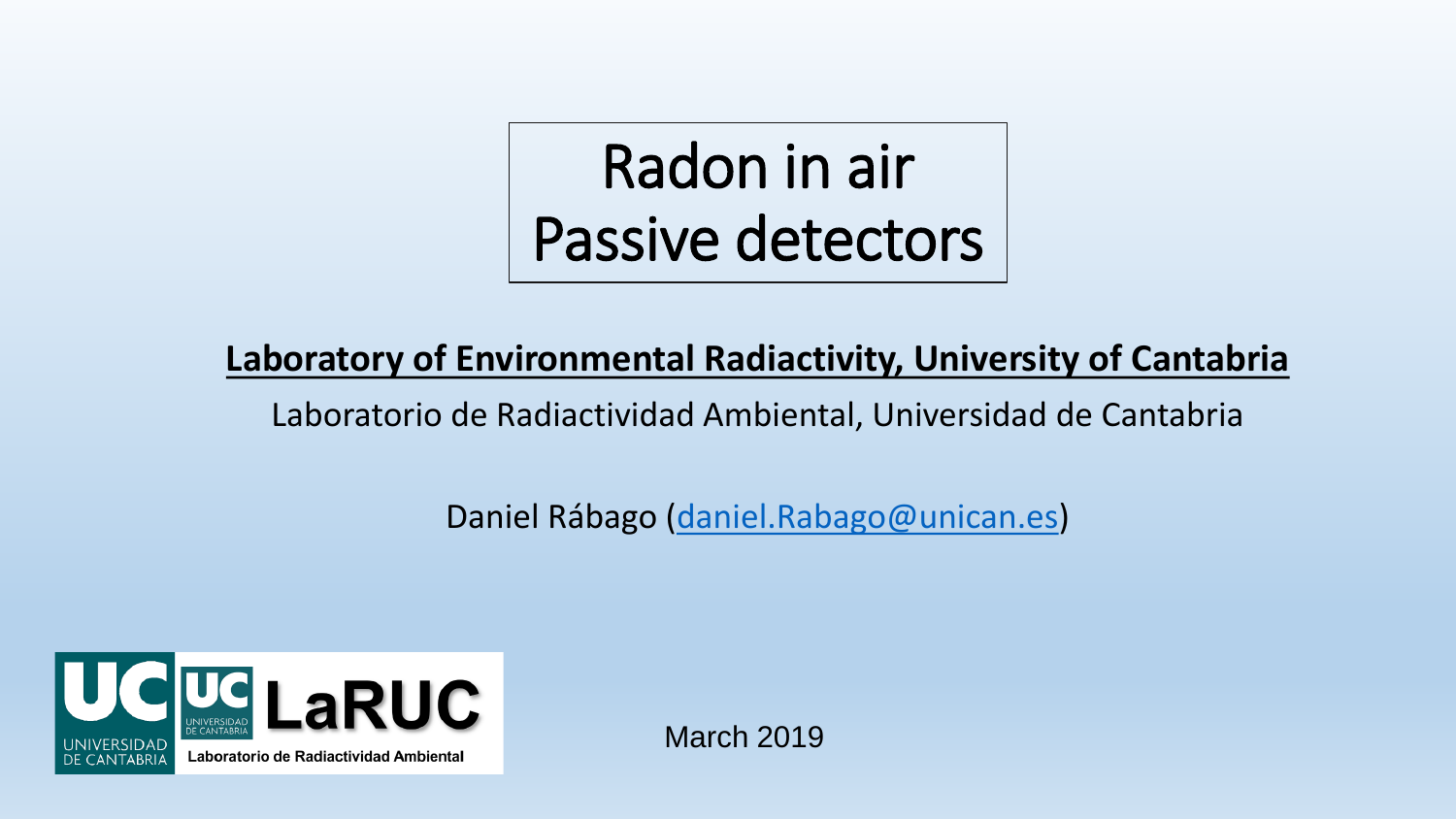# **Introduction**

- Most studies include radon measurements to classify the radon risk areas, to evaluate dwellings, etc.
- **Passive detectors** are commonly used to carry out long-term measurements:
	- Time-integrated concentration
- **Active detectors** are frequently used in Rn diagnostic measurement:
	- Continuous monitoring
- It is important to ensure radon measurements quality and maintain traceability to calibration standards.

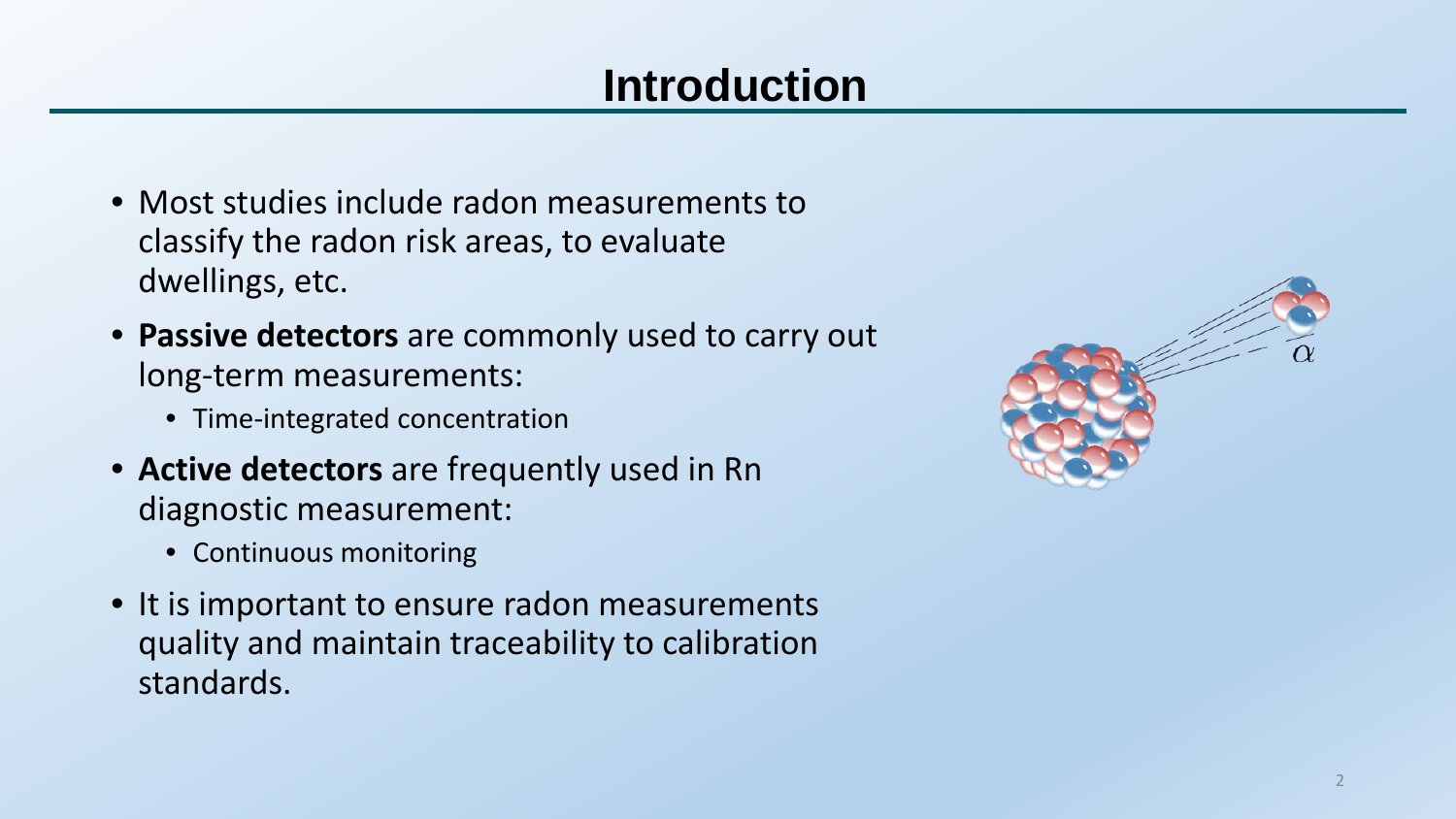- Provide the radon concentration integrated in time
- Exposure Value *E* (Bq m-3 h)
- Mean Radon concentration *C* (Bq m-3)
	- Taking into account the exposure time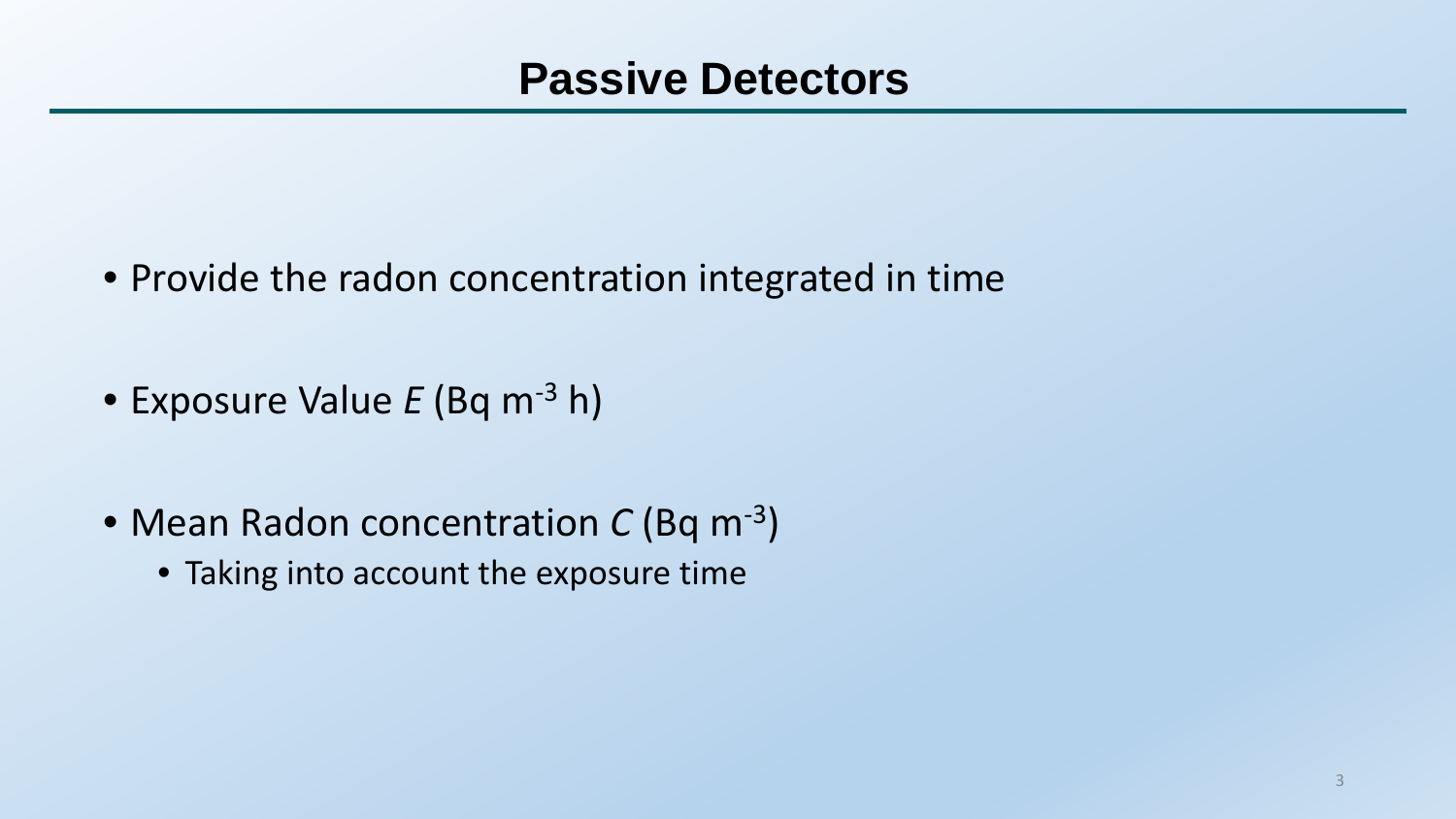

Alpha Particles from Radon and its progeny hit with the detector and leave tracks

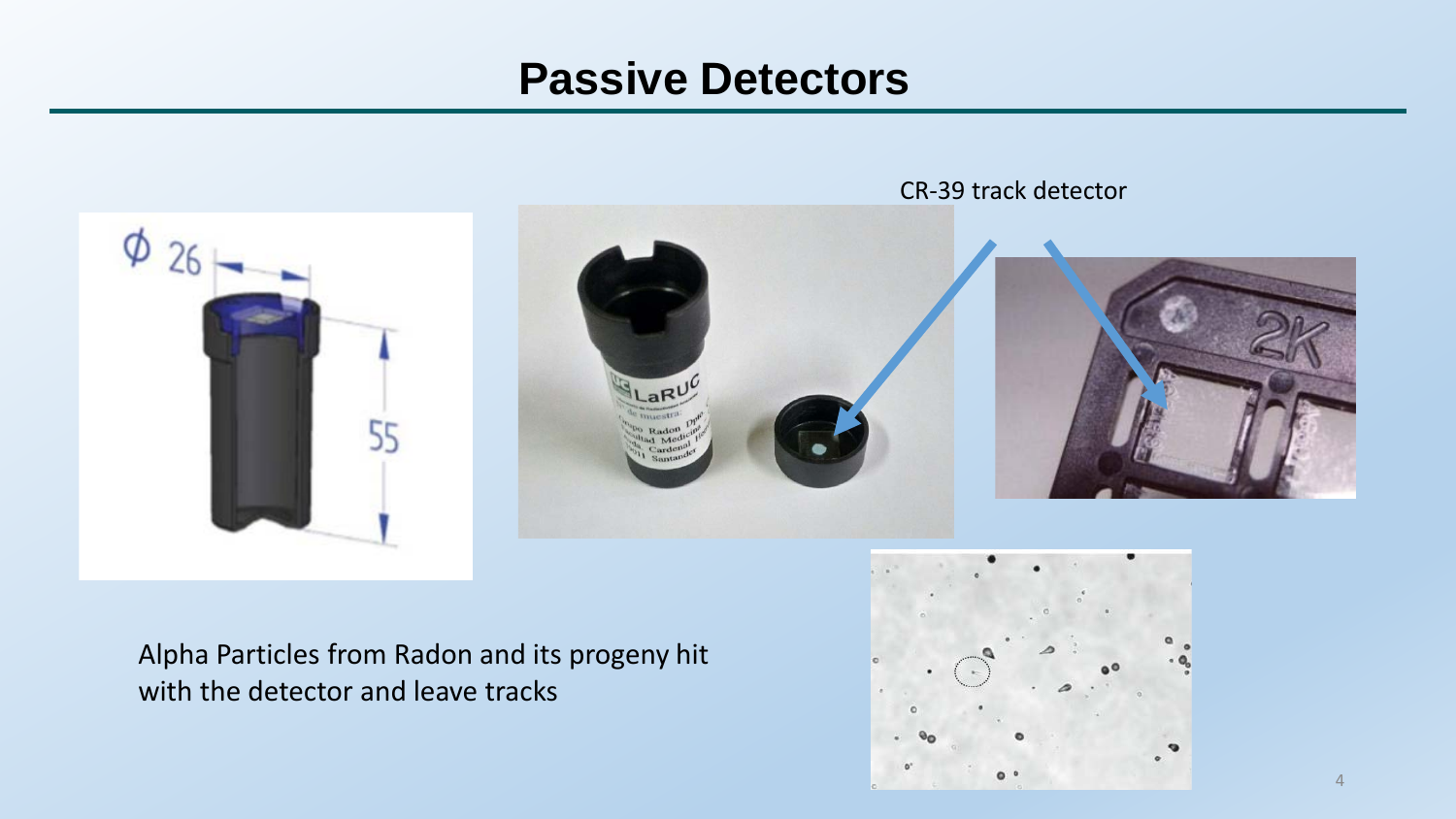Two phases to obtain the detectors track density

- **1st: Chemical etching**
- **2nd: Reading with a microscope**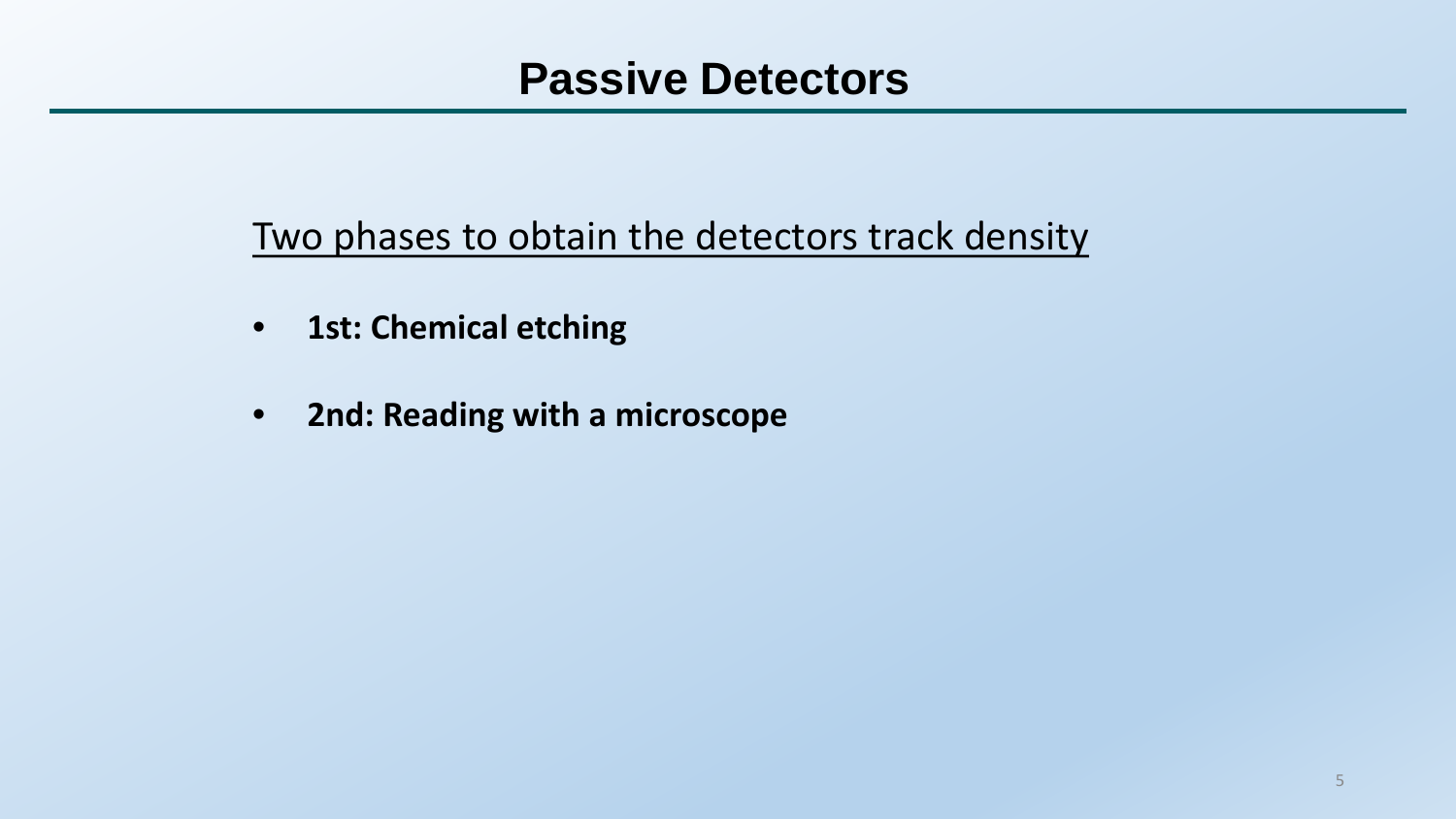- **1st: Chemical etching**
- Materials:
	- NaOH (sodium hydroxide)
	- Distilled water
	- Acetic acid
	- RadoBath







#### **RadoBath**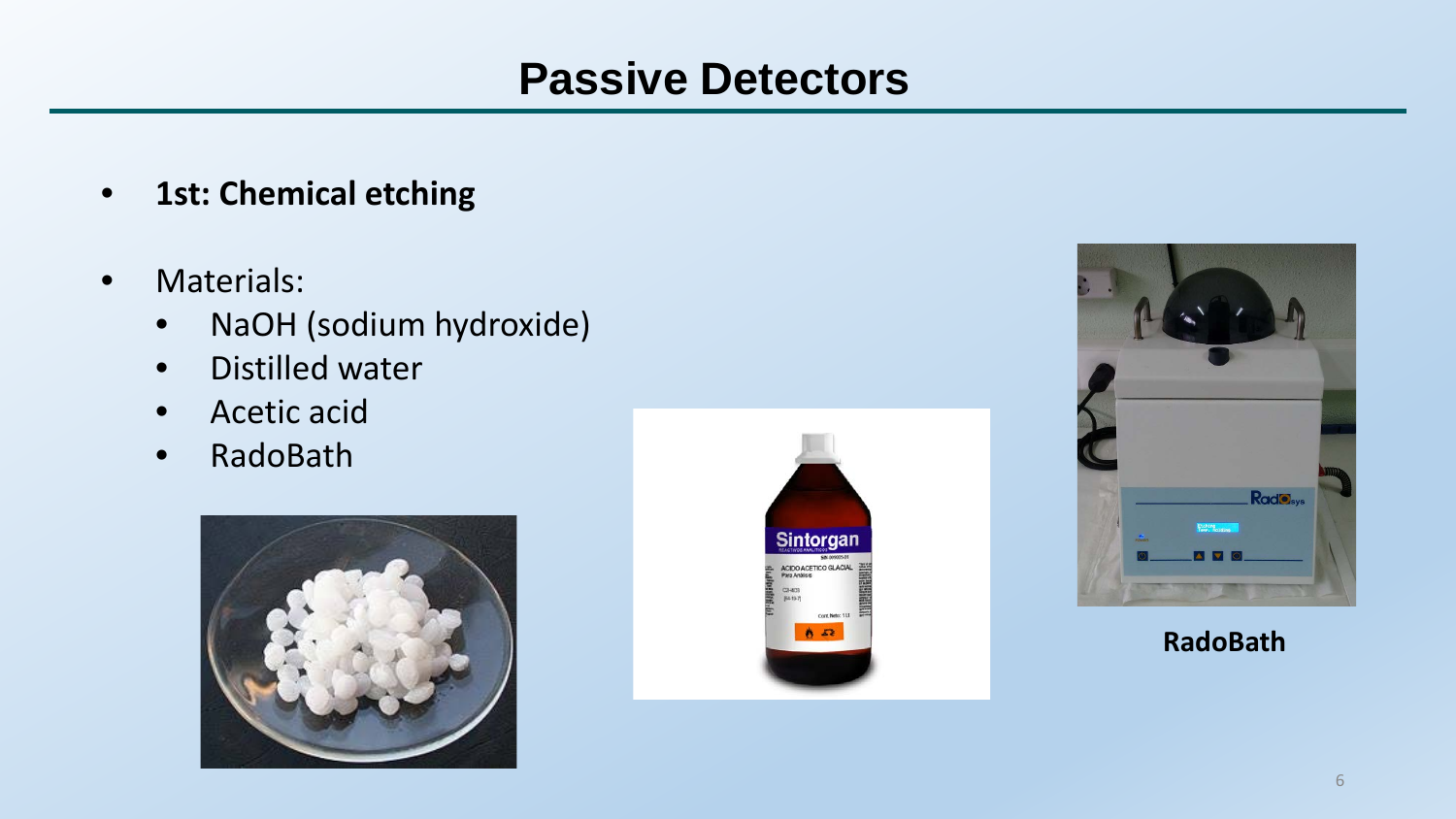#### **1st: Chemical etching**

- Process:
	- "Solution prepare"
		- Add 1 kg NaOH + 4 L water
		- Temperature reachs 90 ºC
	- "Etching"
		- Introduce detectors during a stablished time according to manufactures specifications
	- "Neutralization"
		- 35 mL of Acetic acid in 3965 L of water
		- Time: 20 min.
	- Final actions
		- Detector washing with water + dry in filter paper

#### **RadoBath**





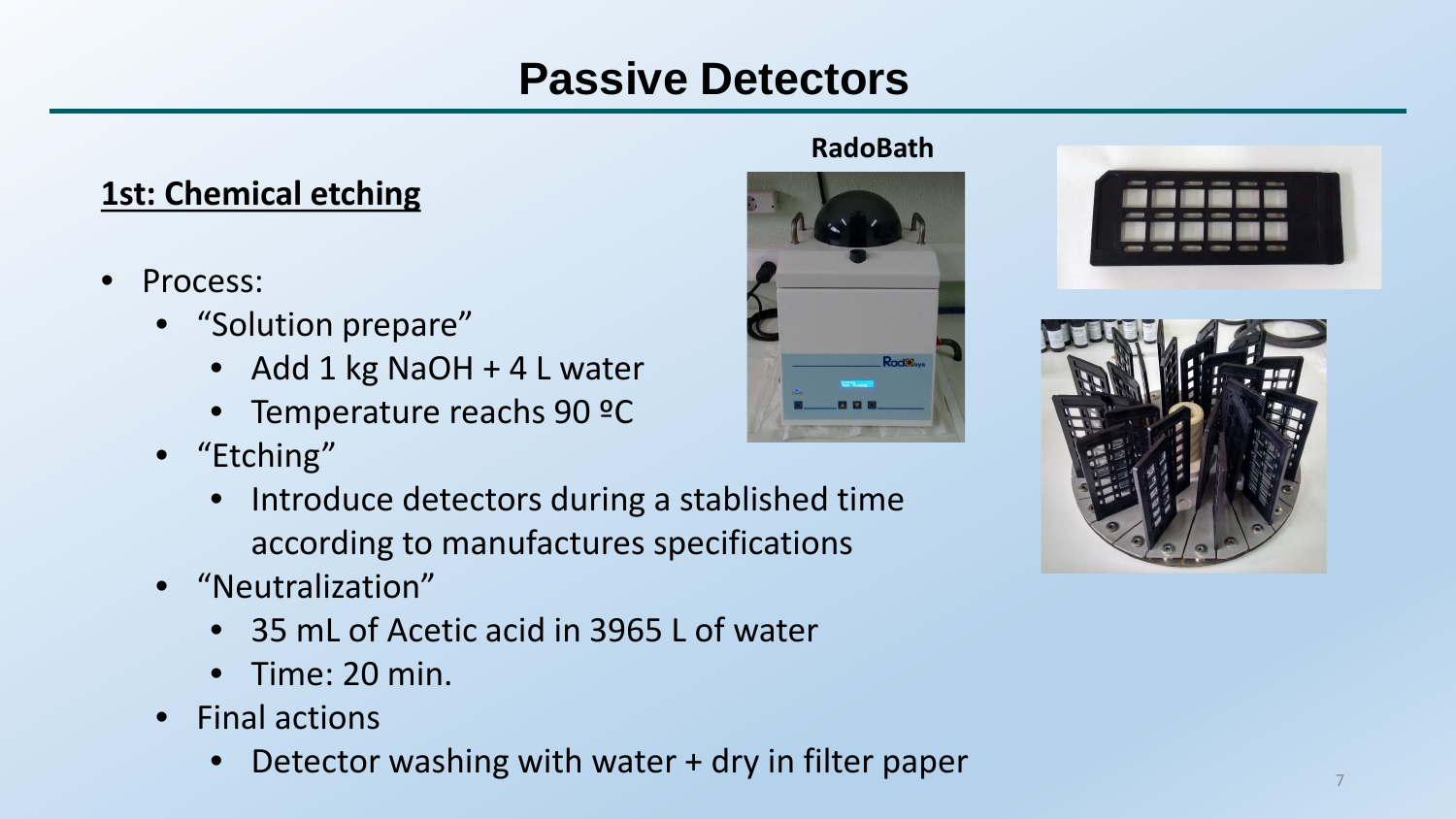#### **2nd: Reading**

- Process:
	- Introduce the slide with 12 detector max in the Radometer
	- Carry out 5 measurements each to obtain the uncertainty/dispersion
	- Previously, background values were obtained.
		- Etching and reading is the same process





**Radometer**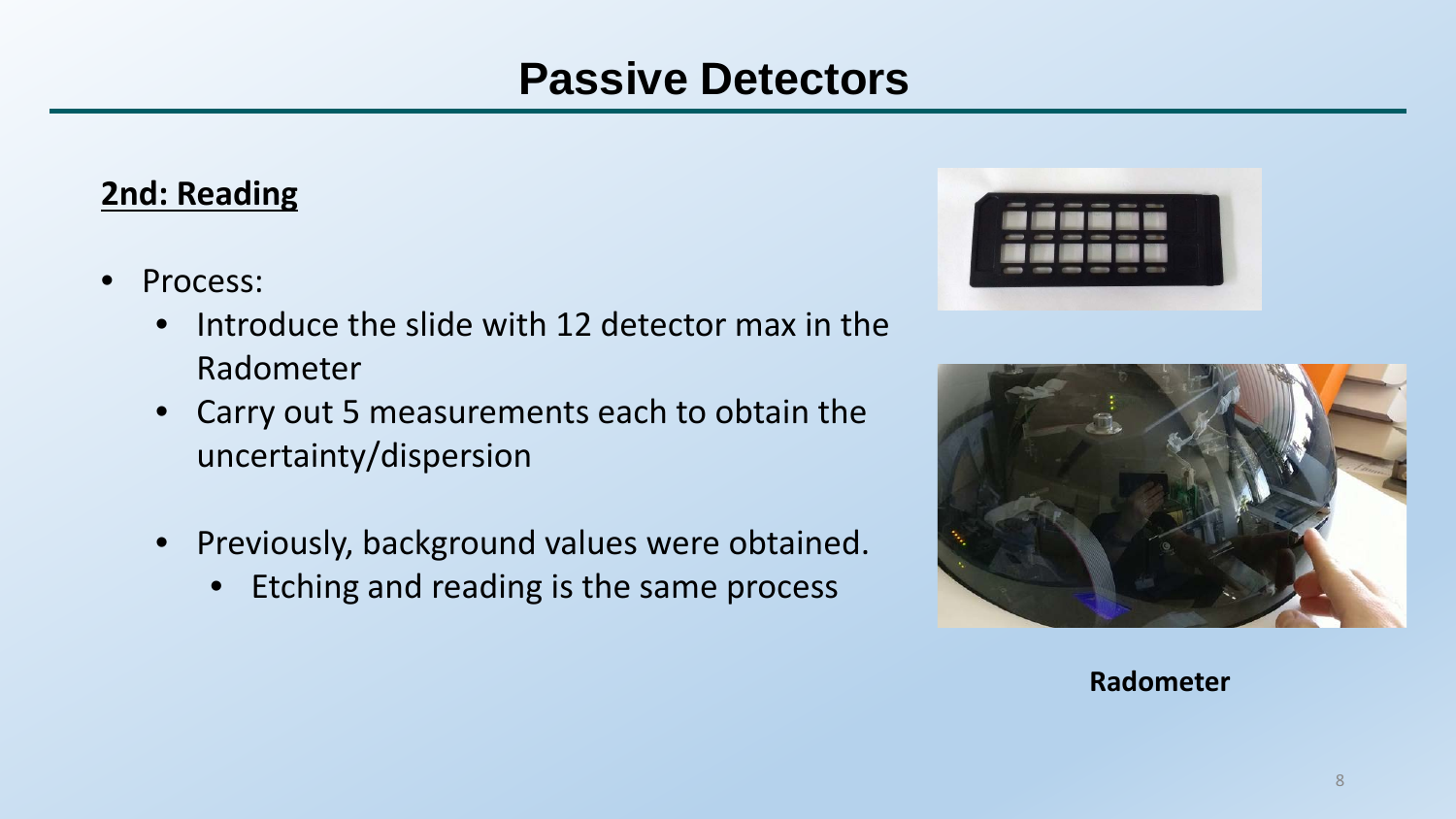#### **Background Control**

- From each group of 500 detectors,
	- 12 detector for background control
	- At the beginning of the use of each group

### **Calibration**

- 12 detectors for a low exposure ( $\sim$  500 kBq m<sup>-3</sup> h)
- 12 detectors for a high exposure ( $\approx$  1500 kBq m<sup>-3</sup> h)
- For each manufacturer series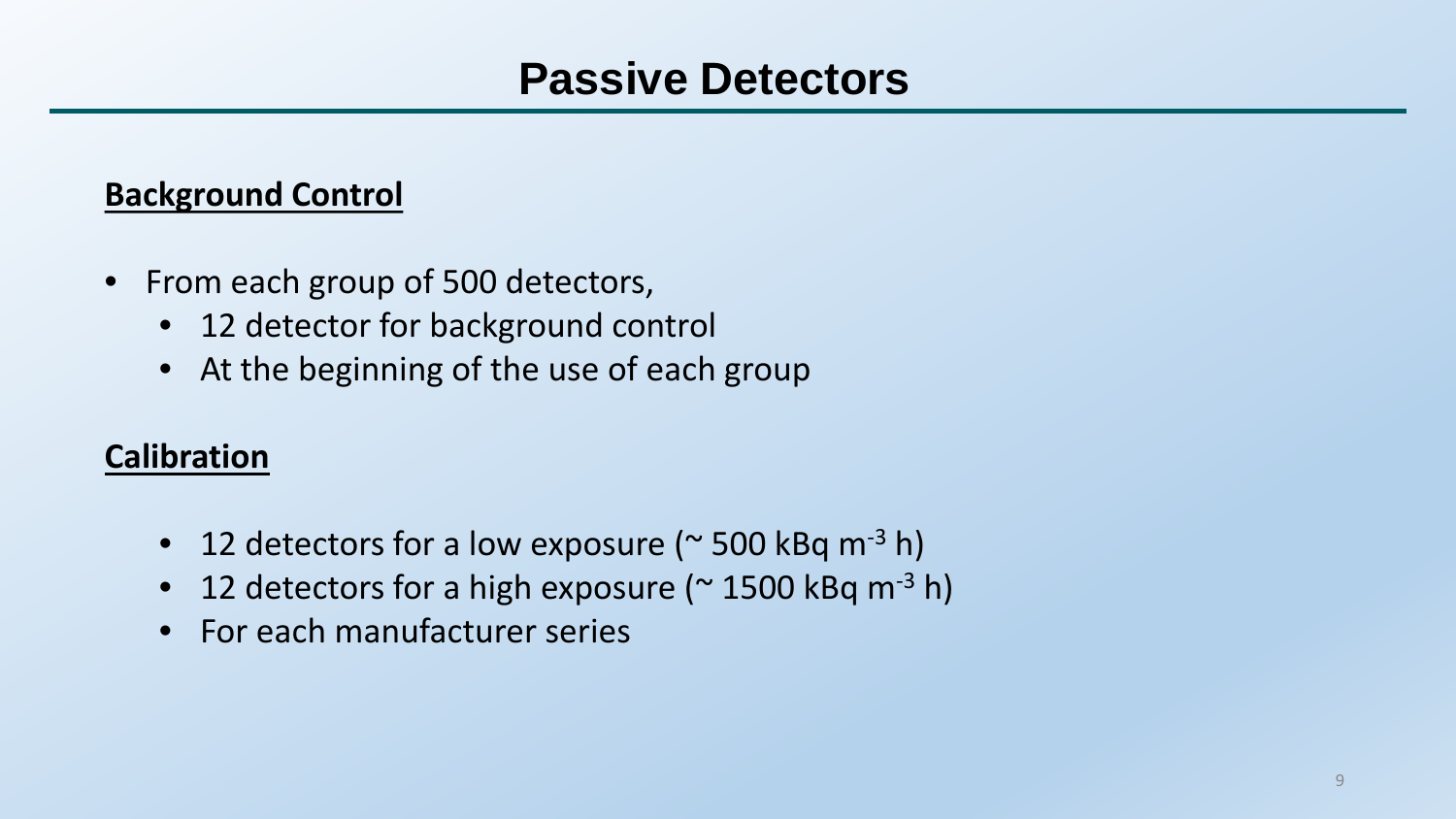$$
D = \frac{\overline{N}}{S}F
$$

- *D*= Track density (tracks/mm2)
- *N*= mean value of 5 measurements
- *S*= detector Surface (51,69 mm2)
- *F*= microscope factor given by the manufacturer determined conunting the tracks with other methods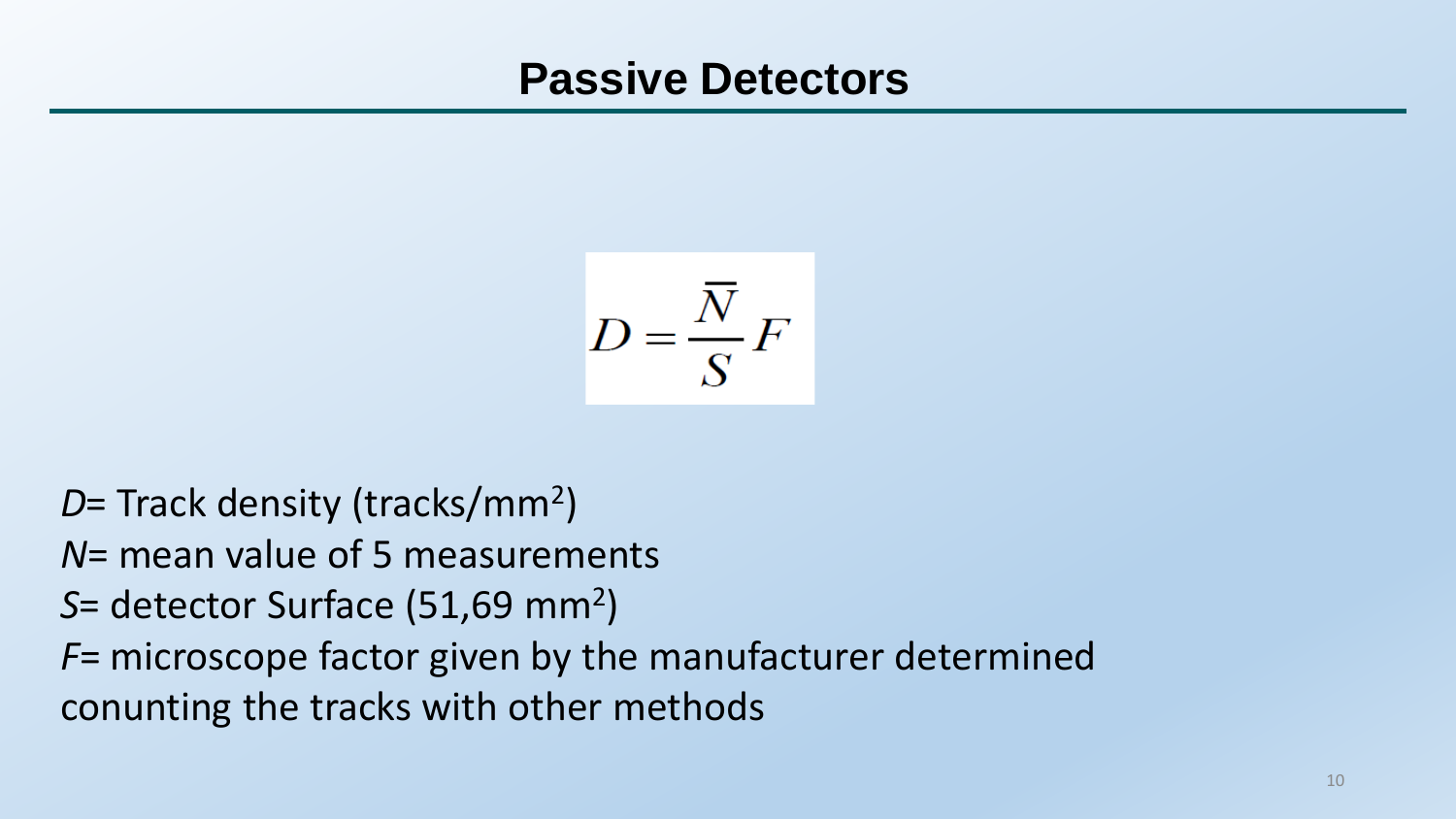$E = (D_e - D_f)CF$ 

*E*= Exposure (kBq m-3 h)

*De*= Track density exposed detector (tracks/mm2)

*Df*= Track density background detectors (tracks/mm2)

*CF*= Calibration factor (kBq m<sup>-3</sup> h / tracks/mm<sup>2</sup>)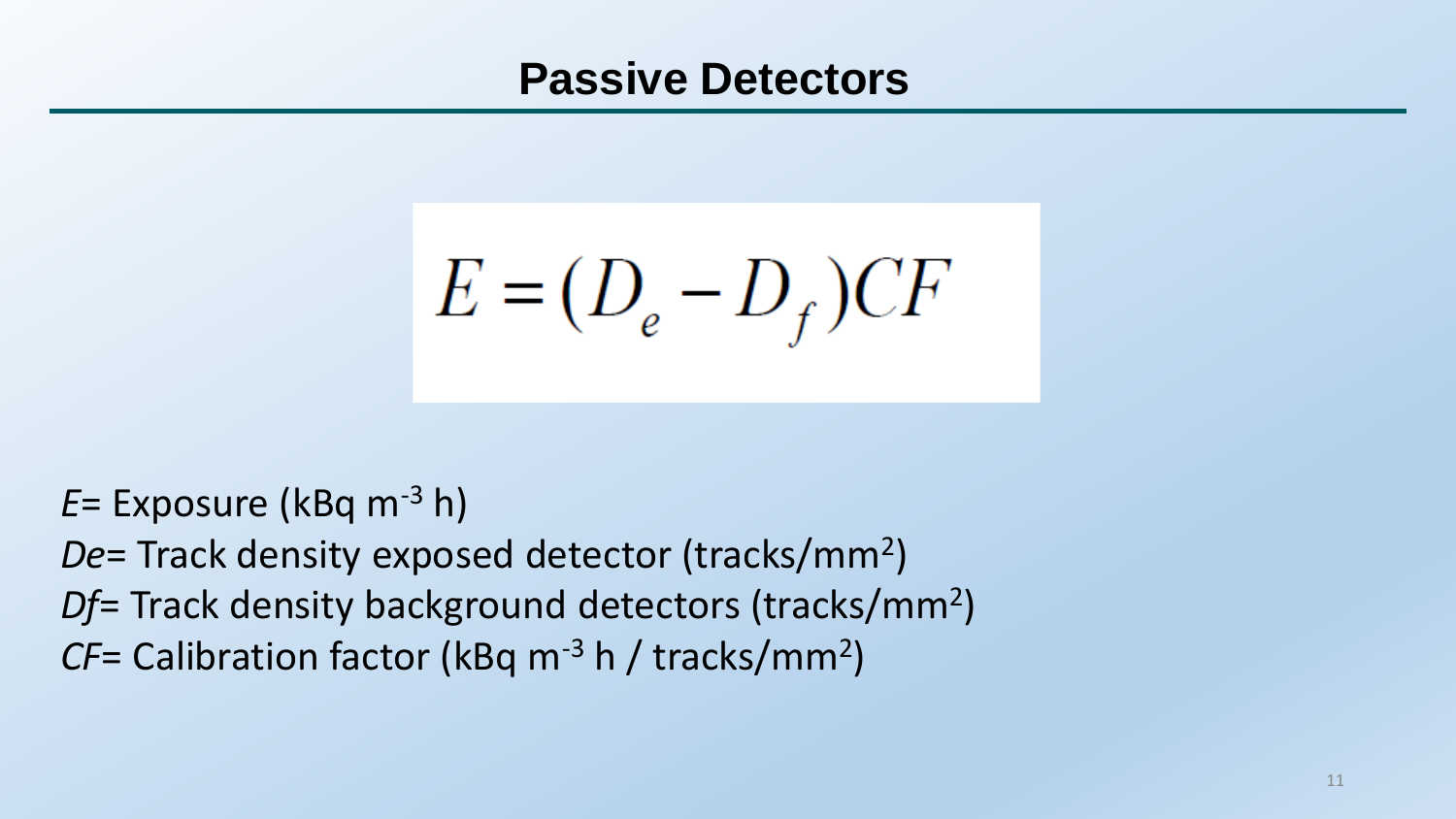$$
CF = \frac{E}{D}
$$

# *Manufacturer or Radon chamber in the lab.*

*CF*= Calibration factor (kBq m<sup>-3</sup> h / tracks/mm<sup>2</sup>) *E*= Exposure (kBq m-3 h) *D*= Track density (tracks/mm<sup>2</sup>) [removed the background]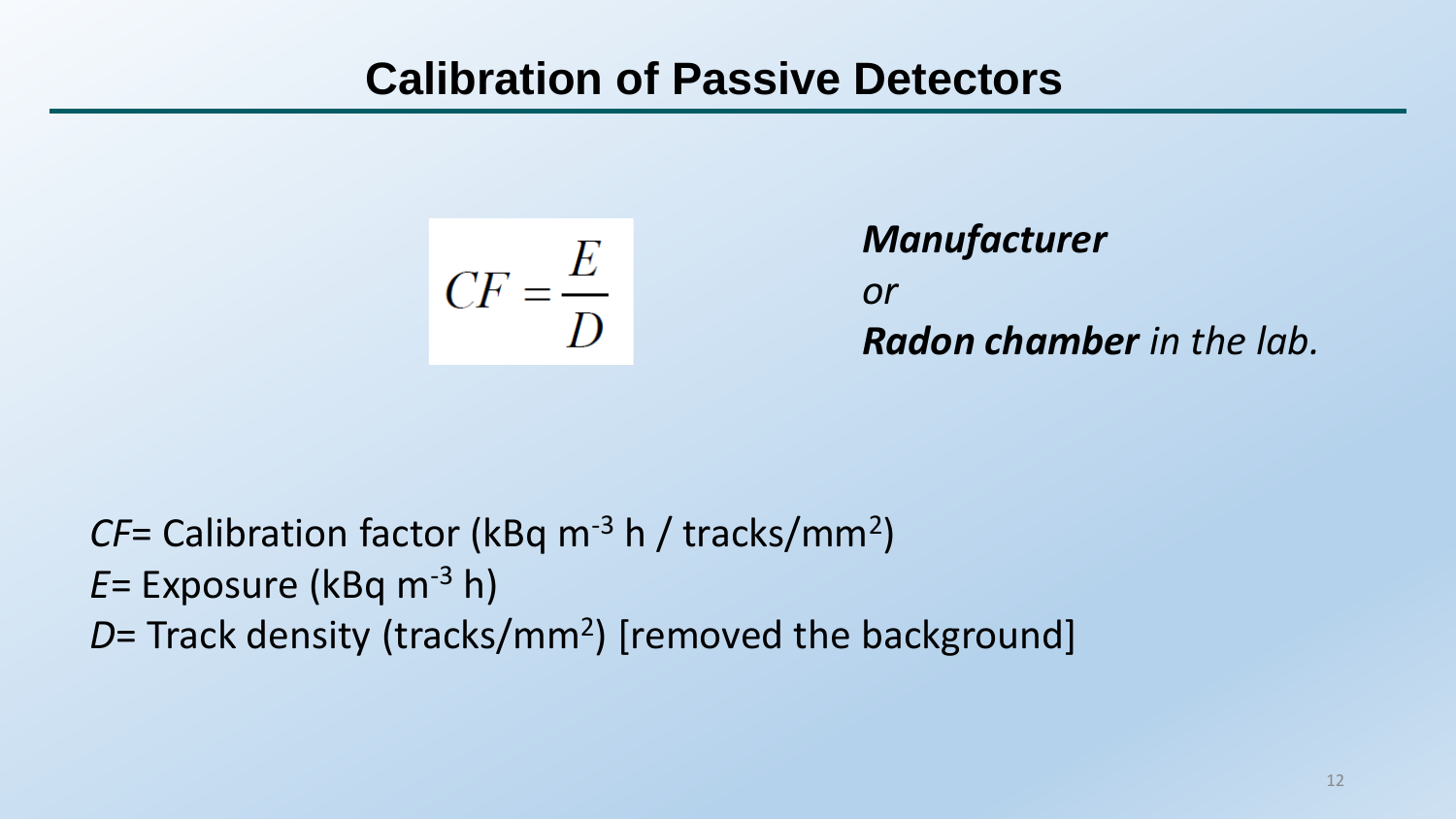**Radon Chamber:** Laboratory of Environmental Radioactivity, University of Cantabria (Spain)





- Stainless steel radon chamber
- Thickness of 3.25 mm
- Internal volume 1  $m<sup>3</sup>$
- Top face is a lid that can be removed
- 3 circular holes to insert etched track detectors
- Radon sources: from 30 to 1100 Bq h<sup>−</sup><sup>1</sup>
- Air exchange with exterior controlled with a pump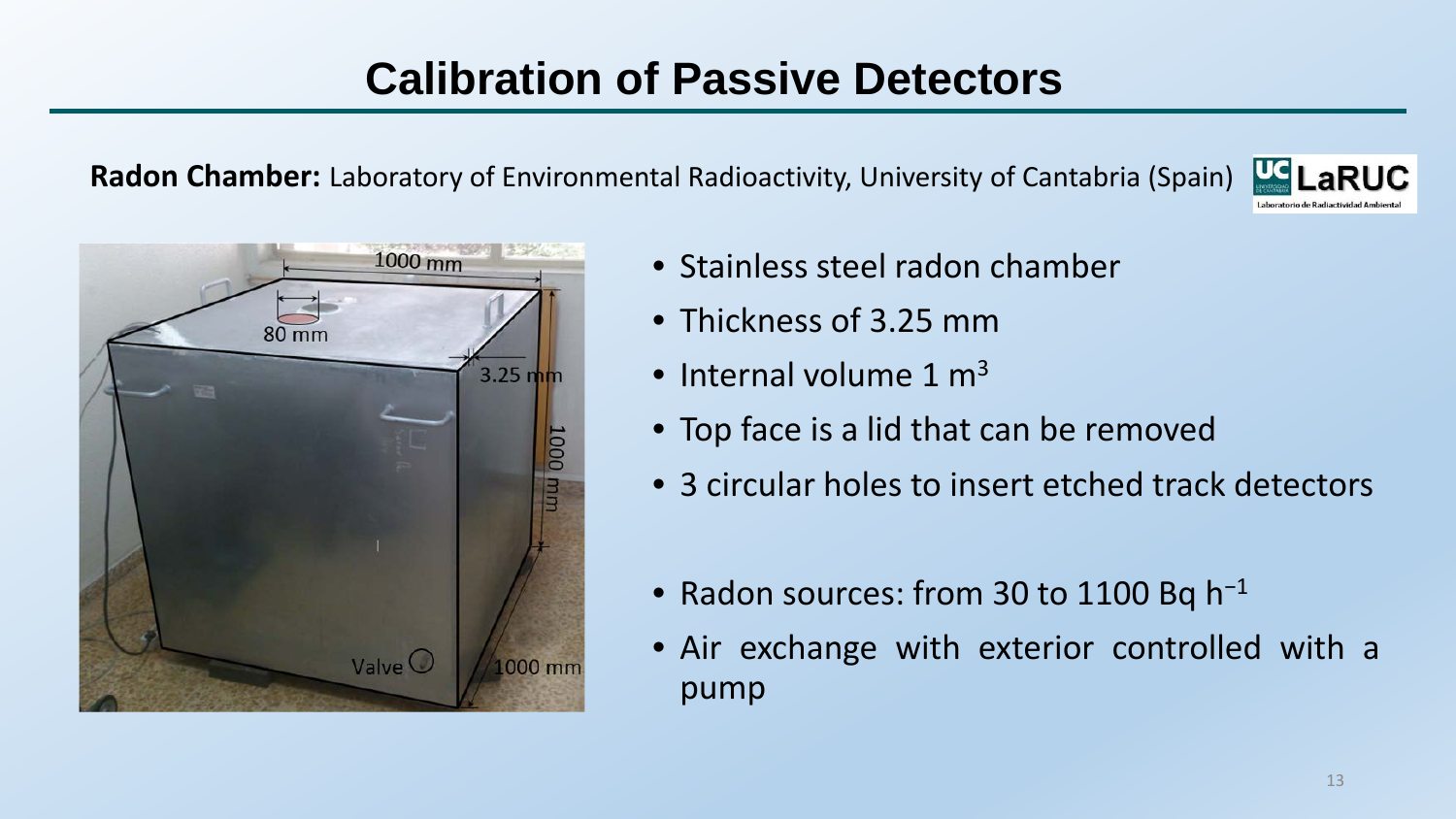**Experimental design:**

- Radon source inside the chamber
- Sealed with acrylic putty
- Air exchange with exterior/ leakages: controlled with the pump
- Radon concentration in the chamber is monitored with a reference monitor traceable to international standards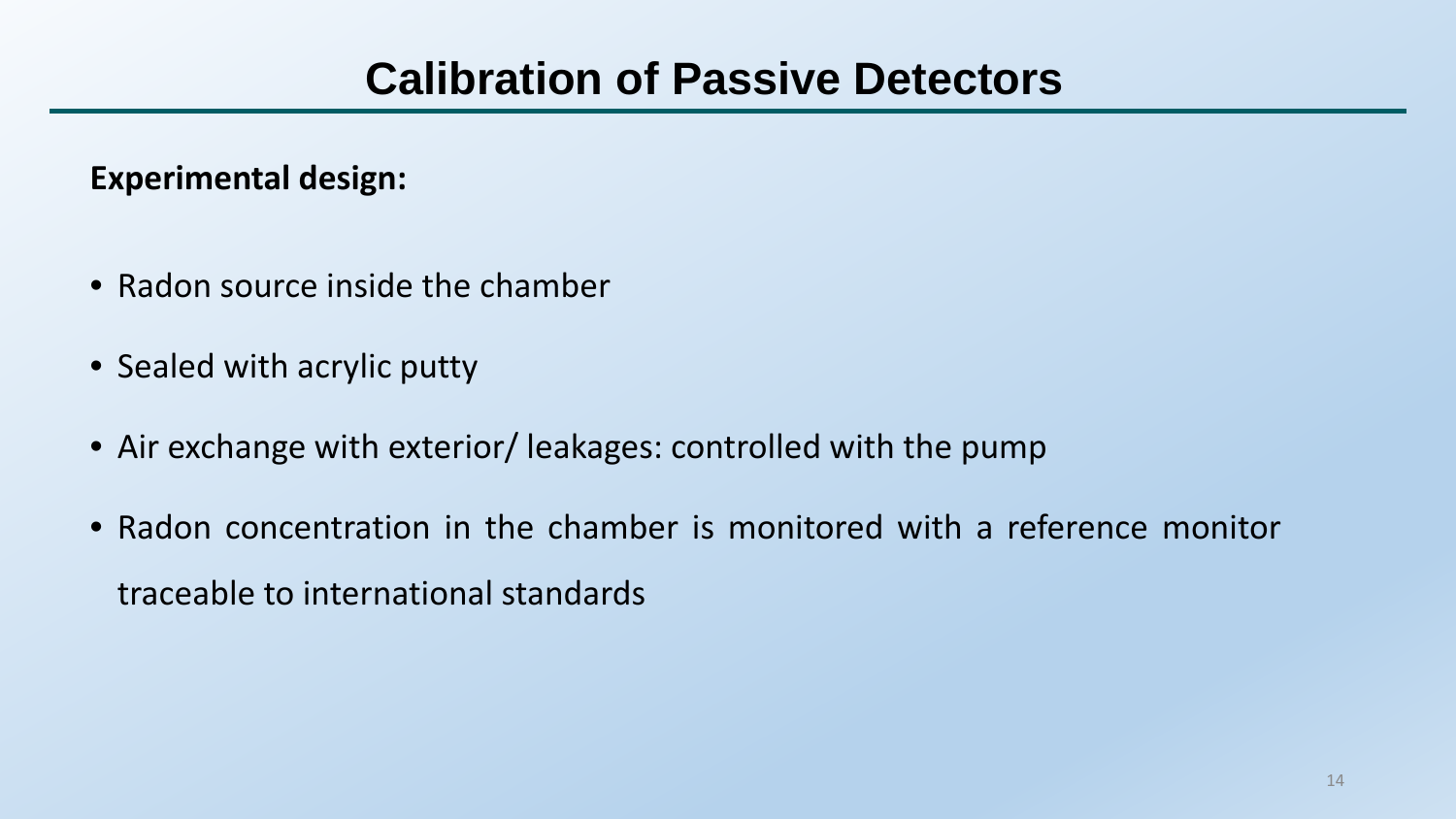**Radon detectors:**

- **AlphaGUARD** [Saphymo Bertin Technologies SAS]
- **Atmos12** [Gammadata instruments AB]
	- **Devices traceable to international standards**



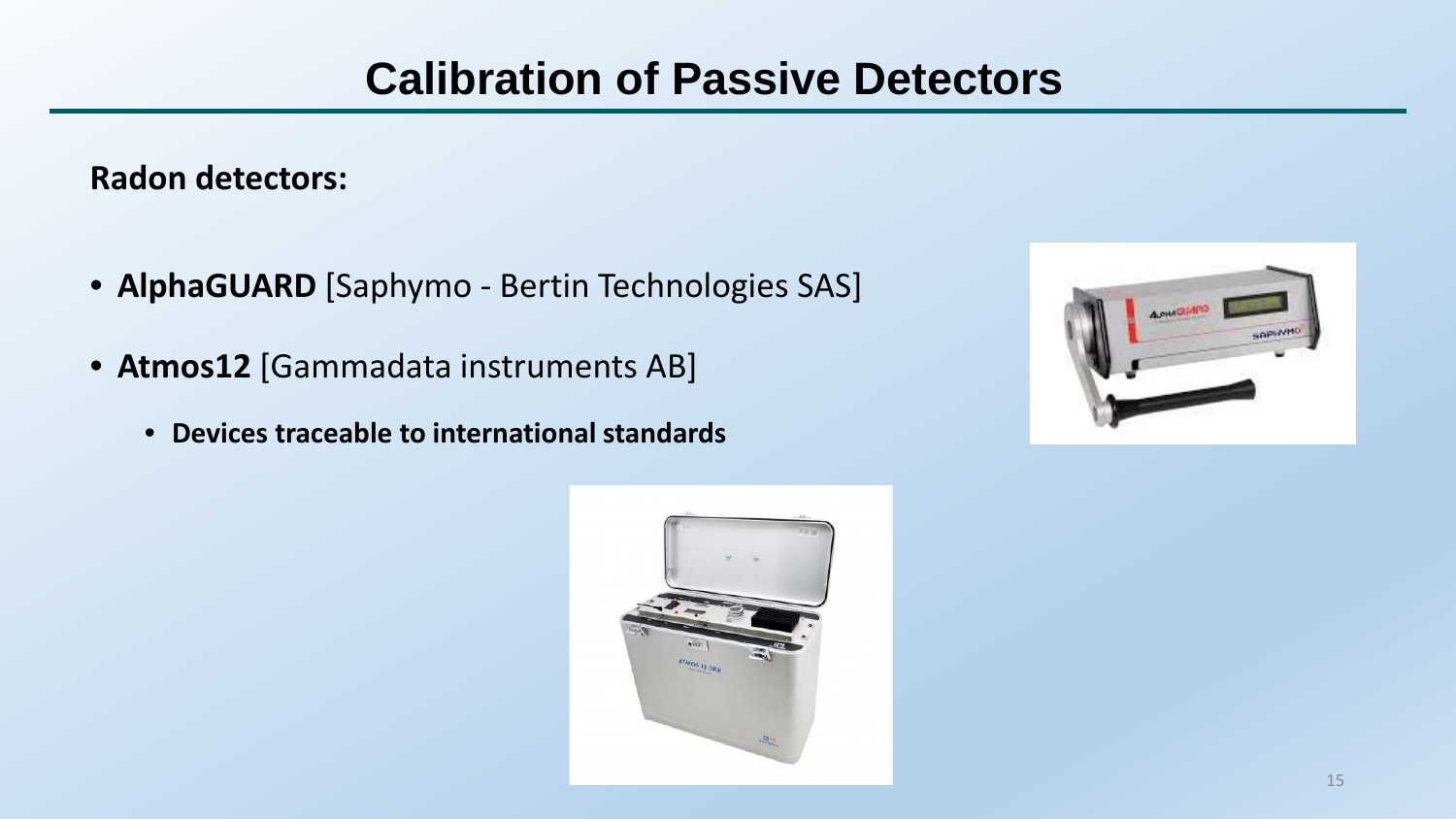**Experimental design:**

• Theoretical approach:

$$
C(t) = C_0 e^{-\lambda t} + \frac{\phi}{V\lambda} (1 - e^{-\lambda t})
$$

 $C_0$  (Bq/m<sup>3</sup>): initial radon concentration φ (Bq/h): radon emission rate from source  $\lambda = \lambda_{\rm Rn} + \lambda_{\rm e}$ 



*F* : pump flow rate *V* : Rn chamber volume

=

 $\boldsymbol{F}$ 

 $\overline{V}$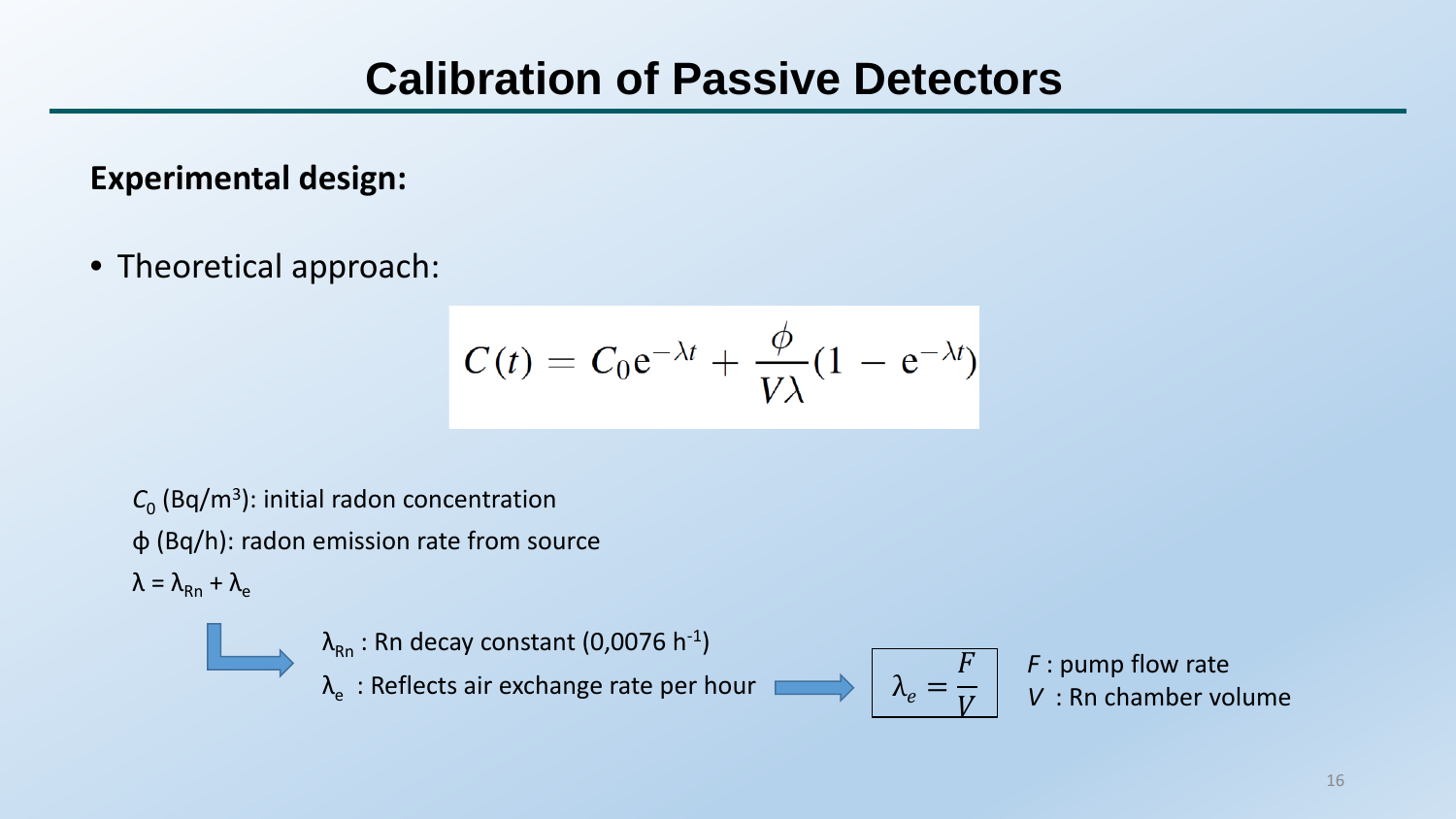

| <b>Start Date</b>         | 04/09/2018 13:00 | 04/09/2018 13:00 |
|---------------------------|------------------|------------------|
| <b>End Date</b>           | 07/09/2018 17:00 | 10/09/2018 17:00 |
| Exposure<br>$(kBq m-3 h)$ | 426              | 1338             |

 $E = C \cdot \Delta t$ 

#### **12 detectors in each exposure**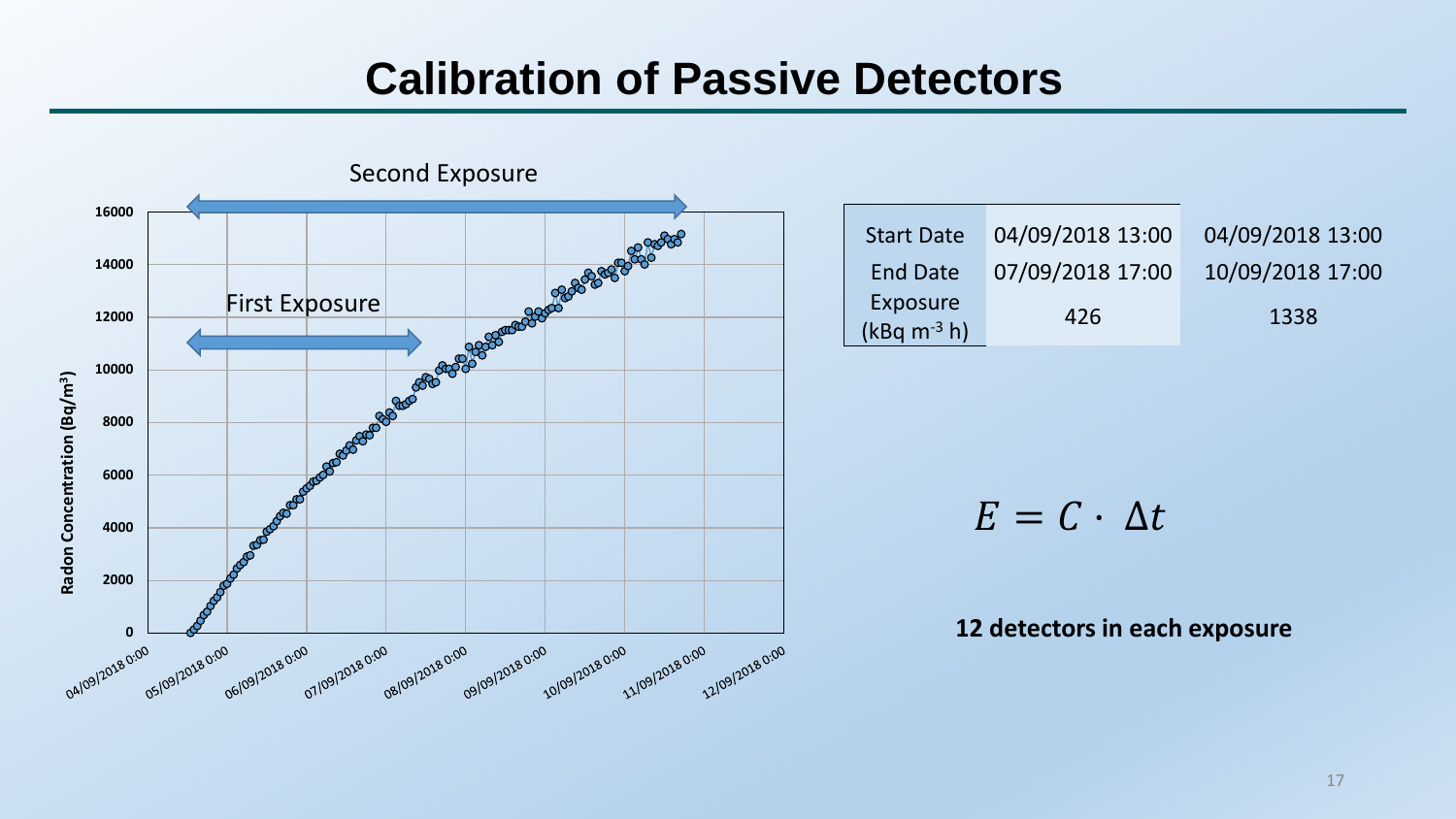$$
CF = \frac{E}{D}
$$
 **Radon monitor**  
**Etching + Track reading**

*CF*= Calibration factor (kBq m<sup>-3</sup> h / tracks/mm<sup>2</sup>) *E*= Exposure (kBq m-3 h) *D*= Track density (tracks/mm<sup>2</sup>) [removed the background]